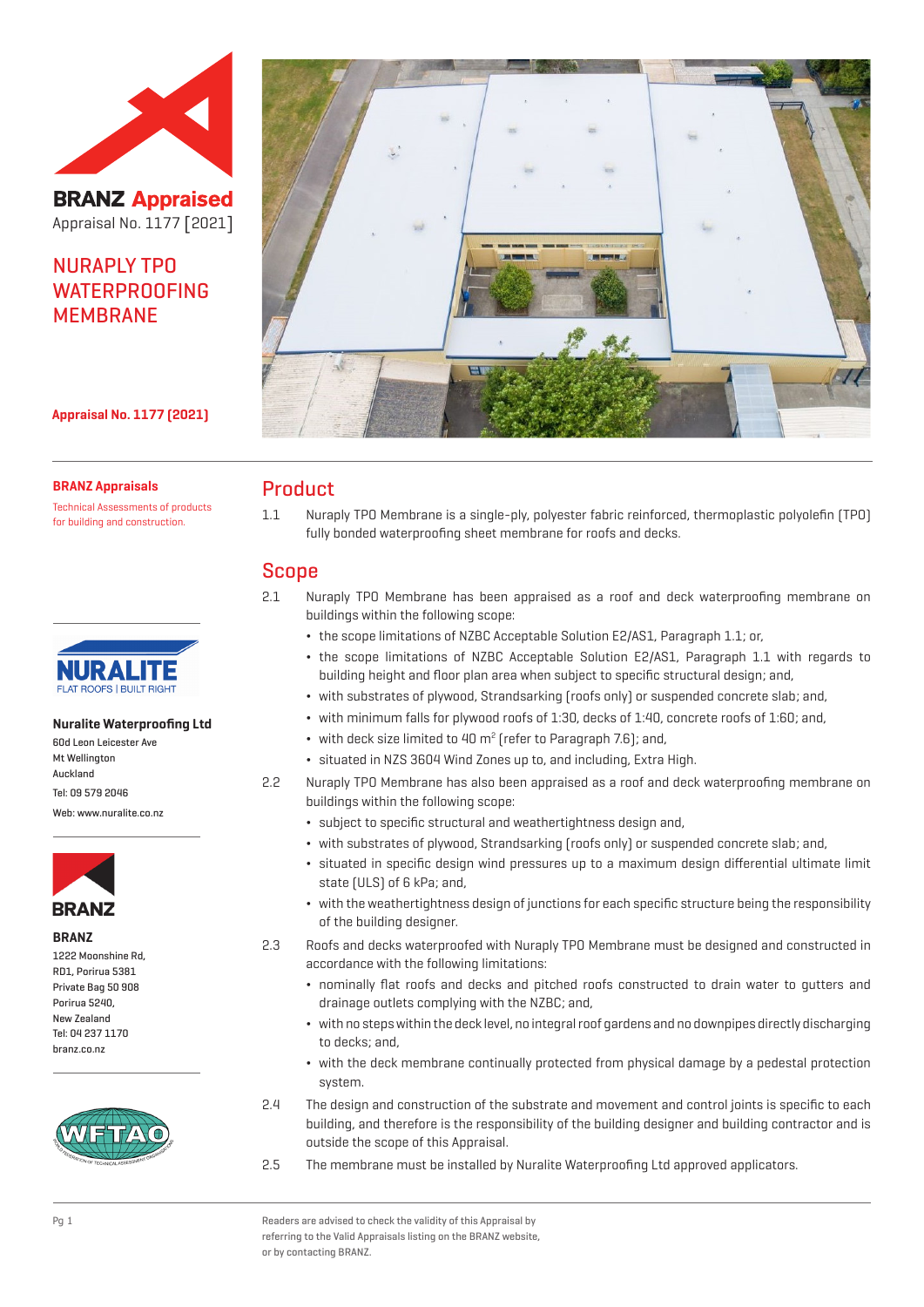

# Building Regulations

### **New Zealand Building Code (NZBC)**

3.1 In the opinion of BRANZ, Nuraply TPO Membrane, if designed, used, installed and maintained in accordance with the statements and conditions of this Appraisal, will meet the following provisions of the NZBC:

**Clause B2 DURABILITY:** Performance B2.3.1 (b) 15 years. Nuraply TPO Membrane meets this requirement. See Paragraph 10.1.

**Clause E2 EXTERNAL MOISTURE:** Performance E2.3.1, E2.3.2 and E2.3.6. Roofs incorporating Nuraply TPO Membrane meet these requirements. See Paragraphs 13.1–13.4.

**Clause F2 HAZARDOUS BUILDING MATERIALS:** Performance F2.3.1. Nuraply TPO Membrane meets this requirement.

# Technical Specification

- 4.1 Materials supplied by Nuralite Waterproofing Ltd are as follows:
	- ¬ Nuraply TPO Membrane a fully-adhered, polyester fabric reinforced, multi-layer, synthetic roof waterproofing sheet based on thermoplastic polyolefin (TPO). It is supplied in grey or white rolls either 1.14, 1.52 or 2 mm thick, 1.52, 2.44 or 3.05 m wide and 30.4 m long.
	- ¬ Nuraply TPO FB Membrane a fully-adhered, polyester fabric reinforced, multi-layer, synthetic roof waterproofing sheet based on TPO with a fleece backing. It is supplied in white rolls 3 mm thick, 3.05 m wide and 30.4 m long.
	- Vent tapes PVC bond breaker tapes for plywood joints to allow movement over substrate joints and air travel underneath the membrane or used in a grid pattern at 600 mm centres over concrete to allow air movement to exit to vents. They are supplied in 30 mm widths.
	- ¬ Nuraply TPO Weathered Membrane Cleaner a cleaner designed for cleaning aged, dirty or weathered membranes.
	- ¬ Nuraply TPO Contact Adhesive a high strength, solvent-based contact adhesive that is used to bond the Nuraply TPO Membrane to various porous or non-porous substrates. It is supplied as an opaque liquid in 19 L containers.
	- ¬ Nuraply Single Ply Caulk a one-part elastomeric sealant, specially formulated for TPO edge sealing. It is used to seal edges around flashing terminations. It is coloured white and is supplied in 304.6 ml cartridges.
	- ¬ Nuraply TPO Pourable Sealer a two-part polyurethane sealant used as a penetration pocket filler. It is a grey colour and is supplied in a 4.26 L kit.
	- ¬ Nuraply TPO Penetration Pocket a two piece moulded TPO pocket used to seal uneven penetrations. It is coloured white and is supplied as a 190 x 150 oval.
	- ¬ Nuraply TPO Detail Membrane a weldable unreinforced TPO for corner, detail and flashing areas. It is supplied as a roll 300 m wide.
	- ¬ Nuraply TPO Preformed Corners and T Joint Patches flexible, non-reinforced TPO detailing accessories. They are available in white, grey and tan.
	- ¬ Nuraply TPO Pipe Boots flexible, smooth, non-reinforced TPO cone-shaped boots with a preformed flange. They are coloured white, grey or tan and supplied in 25.4 mm to 152.4 mm diameter boots.
	- ¬ Nuraply TPO Pipe Boots (Peel & Stick) flexible, smooth, non-reinforced TPO cone-shaped boots with a preformed flange with a pressure sensitive tape on the underside. They are coloured white, grey or tan and supplied in 25.4 mm to 152.4 mm diameter boots.
	- ¬ Nuraply TPO Peel & Stick 6" Reinforced Perimeter Strip a reinforced TPO membrane with a factory applied peel and stick adhesive tape on the upper face. It is coloured white and is supplied in rolls 152 mm wide and 30.48 m long.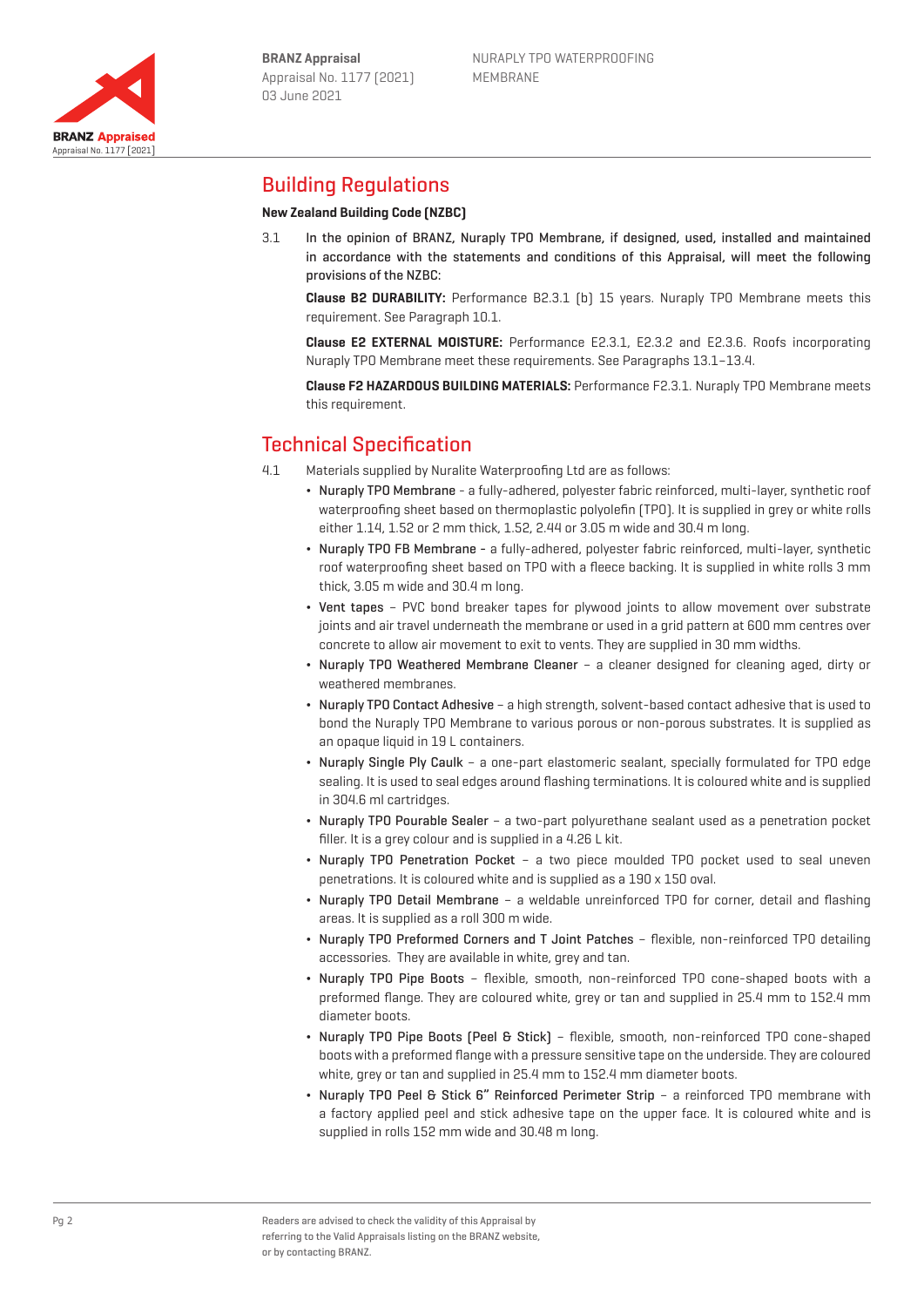

- ¬ Nuraply TPO Cover Tape a non-reinforced TPO detailing tape with a peel and stick adhesive backing. It is coloured white, grey or tan and is supplied in rolls 152.4 or 250 mm wide and 30.48 m long.
- ¬ Nuralite Butyl Tape 1 mm thick, single-sided butyl tape with a polypropylene fleece face. It is mostly grey in colour and is designed to bond permanently to most surfaces including TPO.

# Handling and Storage

5.1 Handling and storage of all materials whether on-site or off-site is under the control of the Nuralite Waterproofing Ltd approved applicators. Dry storage must be provided for all products and the rolls of membrane must be lying down on pallets and protected.

# Technical Literature

6.1 Refer to the Appraisals listing on the BRANZ website for details of the current Technical Literature for the Nuraply TPO Membrane. The Technical Literature must be read in conjunction with this Appraisal. All aspects of design, use, installation and maintenance contained in the Technical Literature and within the scope of this Appraisal must be followed.

# Design Information

### General

- 7.1 Nuraply TPO Membrane is for use on roofs, decks, balconies, gutters and parapets where an impervious waterproof membrane is required to prevent damage to building elements and adjoining areas.
- 7.2 Nuraply TPO Membrane can be adversely affected by contact with bituminous substances. Nuralite Waterproofing Ltd should be contacted for advice in this situation.
- 7.3 The effective control of internal moisture must be considered at the design stage due to the impermeability of the membrane. Refer to the BRANZ publication 'Good Practice Guide: Membrane Roofing'.
- 7.4 Where regular foot traffic on the roof is envisaged i.e. maintenance of lift equipment, a walkway should be installed to ensure the membrane is protected. The Nuraply TPO Membrane is designed for limited, irregular pedestrian access only.
- 7.5 The Nuraply TPO Membrane, when used on decks, requires a pedestal protection system. Nuralite Waterproofing Ltd should be contacted for the best system to meet design requirements.
- 7.6 NZBC Acceptable Solution E2/AS1 limits the size of decks to 40 m². Nuraply TPO Membrane is suitable for use on decks larger than 40 m². These decks are the subject of specific design in accordance with Paragraph 2.2.

### **Structure**

- 8.1 Timber framing systems must comply with NZS 3604, or where specific engineering design is used, the framing shall be of at least equivalent stiffness to the framing provisions of NZS 3604, or comply with the serviceability criteria of AS/NZS 1170. In all cases, framing must be provided so that the maximum span of the substrate as specified by the substrate manufacturer is met and that all sheet edges are fully supported.
- 8.2 Nuraply TPO Membrane fully bonded is suitable for use in areas subject to maximum wind pressure of 6 kPa ULS, subject to the limitations of the substrate.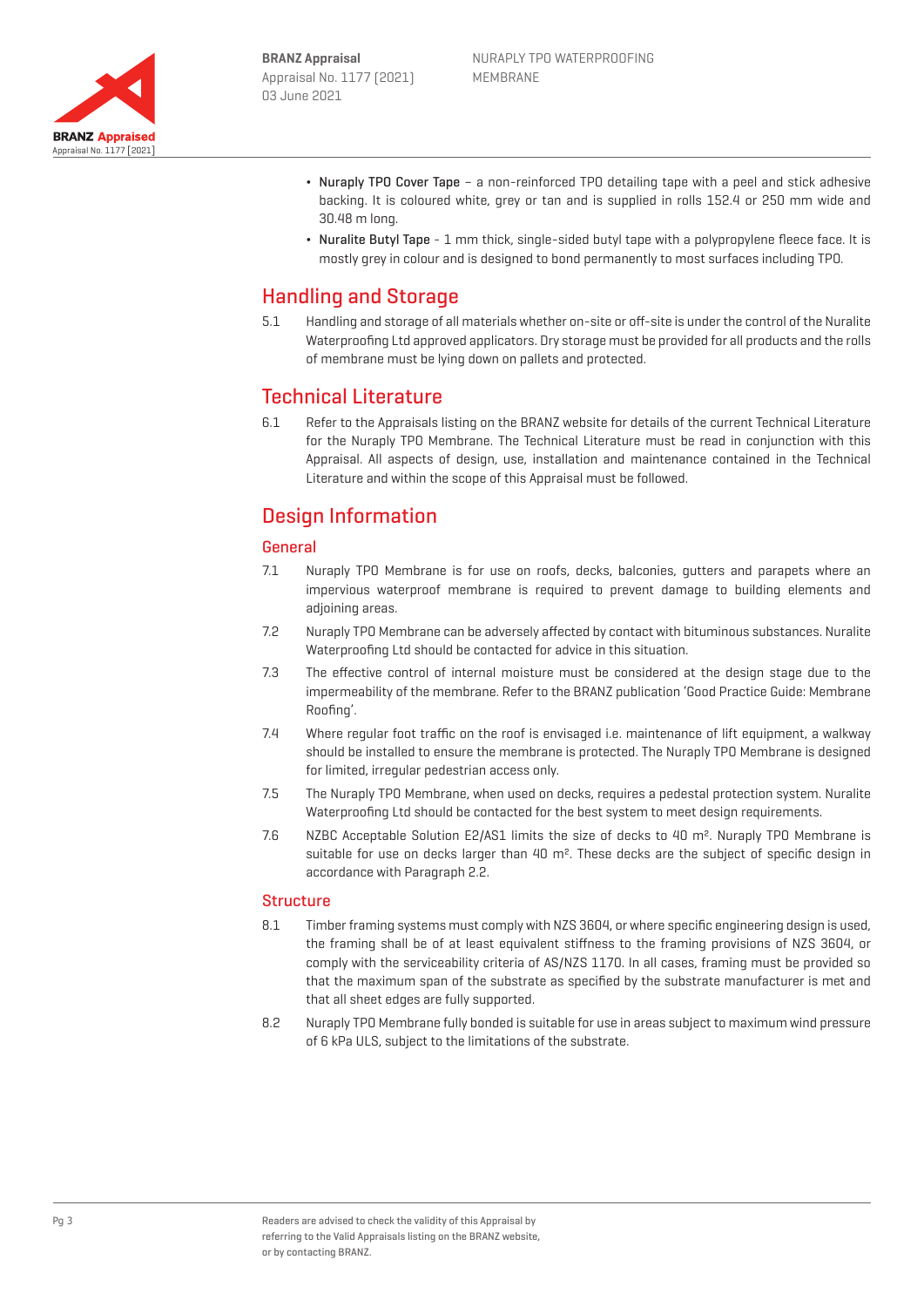

### Substrates

### **Plywood**

9.1 Plywood must be treated to H3 (CCA treated). LOSP treated plywood must not be used. In all cases framing must be provided so that the maximum span of the substrate as specified by the substrate manufacturer is met and that all sheet edges are fully supported.

#### **Strandsarking**

9.2 Strandsarking must be installed in accordance with the manufacturer's instructions and BRANZ CodeMark CM-1006 Rev 1.

#### **Concrete**

9.3 Concrete substrates must be to a specific engineering design meeting the requirements of the NZBC, such as concrete construction to NZS 3101.

#### **Durability**

#### **Serviceable Life**

10.1 Nuraply TPO Membrane, when subjected to normal conditions of environment and with proper maintenance, can expect to have a serviceable life of at least 15 years.

#### Maintenance

- 11.1 Maintenance requirements of the membrane are provided by Nuralite Waterproofing Ltd.
- 11.2 In the event of damage to the membrane, it must be repaired by removing the damaged portion and applying a patch as for new work.
- 11.3 Drainage outlets must be maintained to operate effectively.

#### Prevention of Fire Occurring

12.1 Separation or protection must be provided to the Nuraply TPO Membrane from heat sources such as fireplaces, heating appliances and chimneys. Part 7 of NZBC Verification Method C/VM1 and Acceptable Solution C/AS1, and Acceptable Solution C/AS2 provide methods for separation and protection of combustible materials from heat sources.

#### External Moisture

- 13.1 Roofs and decks must be designed and constructed to shed precipitated moisture. They must also take account of snowfalls in snow prone areas. A means of meeting code compliance with NZBC Clause E2.3.1 is given by the Technical Literature.
- 13.2 When installed in accordance with this Appraisal and the Technical Literature, Nuraply TPO Membrane will prevent the penetration of water and will therefore meet code compliance with NZBC Clause E2.3.2. The membrane is impervious to water and will give a weathertight roof or deck.
- 13.3 The minimum fall for plywood roofs is 1 in 30, concrete roofs is 1:60, for decks is 1 in 40 and for gutters is 1 in 100. All falls must slope to an outlet. Inadequate falls will allow moisture to collect and increase the risk of deterioration of the membrane.
- 13.4 Nuraply TPO Membrane is impermeable; therefore a means of dissipating construction moisture must be provided in the building design and construction to meet code compliance with NZBC Clause E2.3.6.
- 13.5 Roof and deck falls must be built into the plywood substrate.
- 13.6 Drainage flanges must be used for any outlet and must be fitted with a grate or cage to reduce potential sources of blockages. An overflow must be provided where the roof does not drain to an external gutter or spouting.
- 13.7 Penetrations and upstands of the membrane must be raised above the level of any possible flooding caused by blockage of roof drainage.
- 13.8 The design of details not covered by the Technical Literature is subject to specific weathertightness design and is outside the scope of this Appraisal.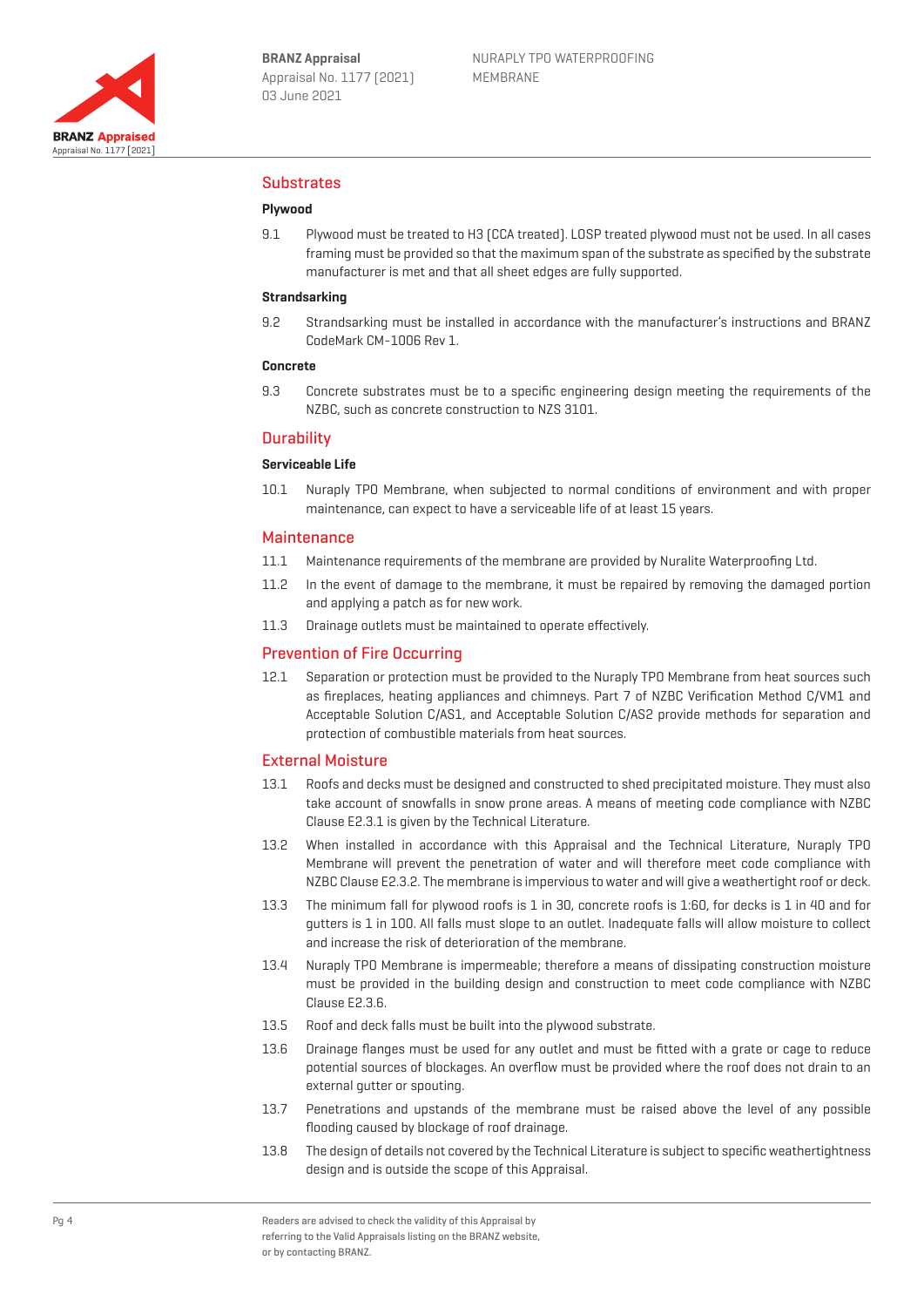

# Installation Information

### Installation Skill Level Requirement

14.1 All design and building work must be carried out in accordance with the Nuraply TPO Membrane Technical Literature and this Appraisal. Installation of the membrane must be undertaken by Nuralite Waterproofing Ltd approved applicators. Where the work involves Restricted Building Work this must also be completed by, or under the supervision of, a Licensed Building Practitioner (LBP) with the relevant License Class.

### Preparation of Substrates

- 15.1 Substrates must be dry, clean and stable before installation commences. Surfaces must be smooth and free from nibs, sharp edges, dust, dirt or other materials such as oil, grease or concrete formwork release agents. All surface defects must be filled to achieve an even and uniform surface.
- 15.2 Concrete substrates can be checked for dryness by using a hygrometer, as set out in BRANZ Bulletin No. 585. The relative humidity of the concrete must be 75% or less before membrane application.
- 15.3 The moisture content of a timber substructure must be a maximum of 20% and plywood sheet must be dry at time of membrane application. This will generally require plywood sheets to be covered until just before the membrane is laid, to prevent rain wetting.

#### Membrane Installation

16.1 The installation of this membrane system is very complex and limited to approved applicators only. The Nuralite Waterproofing Ltd Application Manual should be referred to in all instances for the correct procedures.

#### **Inspections**

- 17.1 Critical areas of inspection for waterproofing systems are:
	- ¬ Construction of substrates, including crack control and installation of bond breakers and movement control joints.
	- ¬ Moisture content of the substrate prior to the application of the membrane.
	- ¬ Acceptance of the substrate by the membrane installer prior to application of the membrane.
	- ¬ Installation of the membrane to the Technical Literature instructions.

### Health and Safety

18.1 Safe use and handling procedures for the membrane system is provided in the Technical Literature. The products must be used in conjunction with the relevant Materials Safety Data Sheet.

# Basis of Appraisal

The following is a summary of the technical investigations carried out:

#### Tests

- 19.1 Testing has been carried out on the membrane for elongation, tensile strength, seam strength, breaking strength, low temperature, resistance to aging, water absorption, resistance to ultraviolet (UV) light and peel adhesion to plywood and concrete.
- 19.2 Test methods and results have been reviewed by BRANZ and found to be satisfactory.

#### Other Investigations

- 20.1 A durability opinion has been given of the Nuraply TPO Membrane by BRANZ technical experts.
- 20.2 Site inspections have been carried out by BRANZ to assess the practicability of installation, and to examine completed installations.
- 20.3 The Technical Literature has been examined by BRANZ and found to be satisfactory.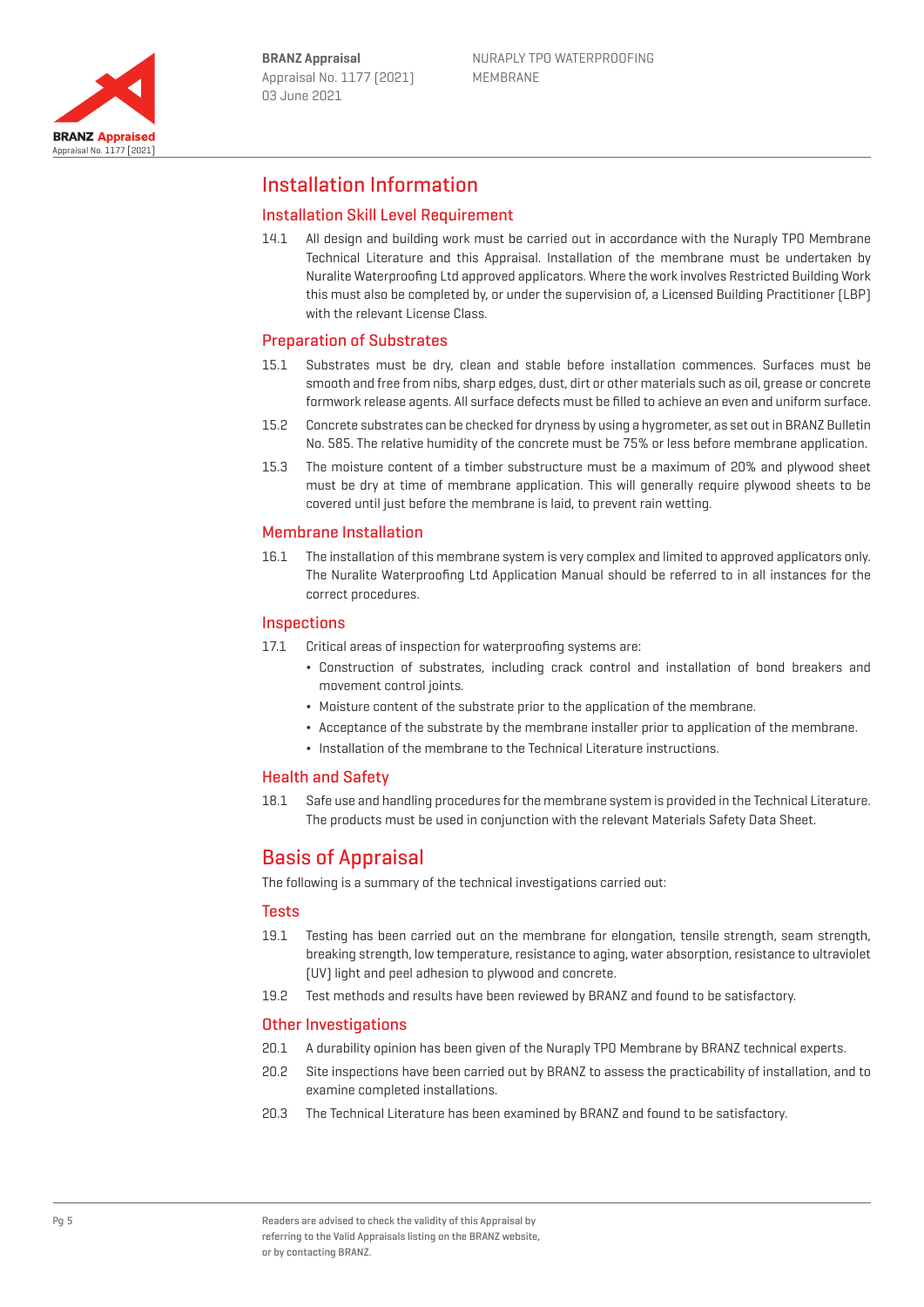

### **Ouality**

- 21.1 The manufacture of the Nuraply TPO Membrane has not been examined by BRANZ, but details regarding the quality and composition of the materials used were obtained by BRANZ and found to be satisfactory.
- 21.2 The quality of supply of the product to the market is the responsibility of Nuralite Waterproofing Ltd.
- 21.3 Quality on-site is the responsibility of the Nuralite Waterproofing Ltd approved applicators.
- 21.4 Designers are responsible for the substrate design, and building contractors are responsible for the quality of construction of substrate systems in accordance with the instructions of the substrate manufacturer, Nuralite Waterproofing Ltd and this Appraisal.

## Sources of Information

- ¬ AS/NZS 1170: 2002 Structural Design action general principles.
- ¬ AS/NZS 2269: 2012 Plywood Structural.
- ¬ BRANZ Bulletin No. 585 Measuring Moisture in Timber and Concrete, June 2015.
- ¬ BRANZ Good Practice Guide Membrane Roofing, October 2015.
- ¬ NZS 3101: 2006 The design of concrete structures.
- ¬ NZS 3604: 2011 Timber-framed buildings.
- ¬ Ministry of Business, Innovation and Employment Record of amendments Acceptable Solutions, Verification Methods and handbooks.
- ¬ The Building Regulations 1992.